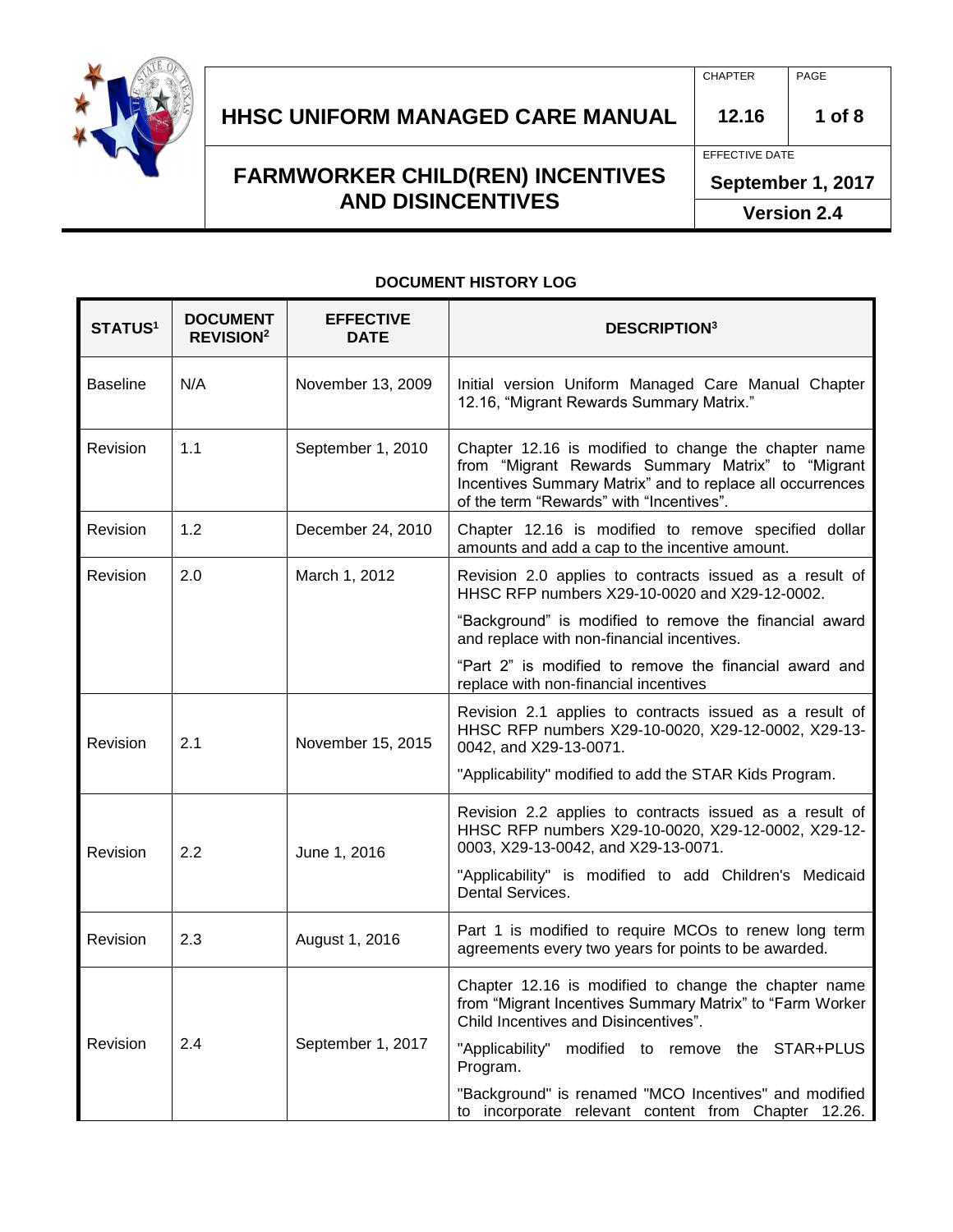

## **HHSC UNIFORM MANAGED CARE MANUAL 12.16 2 of 8**

**FARMWORKER CHILD(REN) INCENTIVES AND DISINCENTIVES**

# CHAPTER PAGE

#### EFFECTIVE DATE

**September 1, 2017**

**Version 2.4**

#### **DOCUMENT HISTORY LOG**

| <b>STATUS1</b> | <b>DOCUMENT</b><br><b>REVISION<sup>2</sup></b> | <b>EFFECTIVE</b><br><b>DATE</b> | <b>DESCRIPTION</b> <sup>3</sup>                                                                                                                               |
|----------------|------------------------------------------------|---------------------------------|---------------------------------------------------------------------------------------------------------------------------------------------------------------|
|                |                                                |                                 | Chapter 12.26 has been withdrawn.                                                                                                                             |
|                |                                                |                                 | "Migrant Award Matrix" is renamed "Farmworker Child(ren)<br>Incentives and Disincentives" and modified to incorporate<br>relevant content from Chapter 12.26. |
|                |                                                |                                 | "Scores and Rankings" is added to incorporate relevant<br>content from Chapter 12.26.                                                                         |
|                |                                                |                                 | "MCO Disincentives" is added to incorporate relevant<br>content from Chapter 12.26.                                                                           |
|                |                                                |                                 |                                                                                                                                                               |
|                |                                                |                                 | Status should be represented as "Baseline" for initial issuances, "Revision" for changes to the Baseline version, and "Cancellation" for                      |

withdrawn versions <sup>2</sup>Revisions should be numbered according to the version of the issuance and sequential numbering of the revision—e.g., "1.2" refers to the first version of the document and the second revision.

<sup>3</sup> Brief description of the changes to the document made in the revision.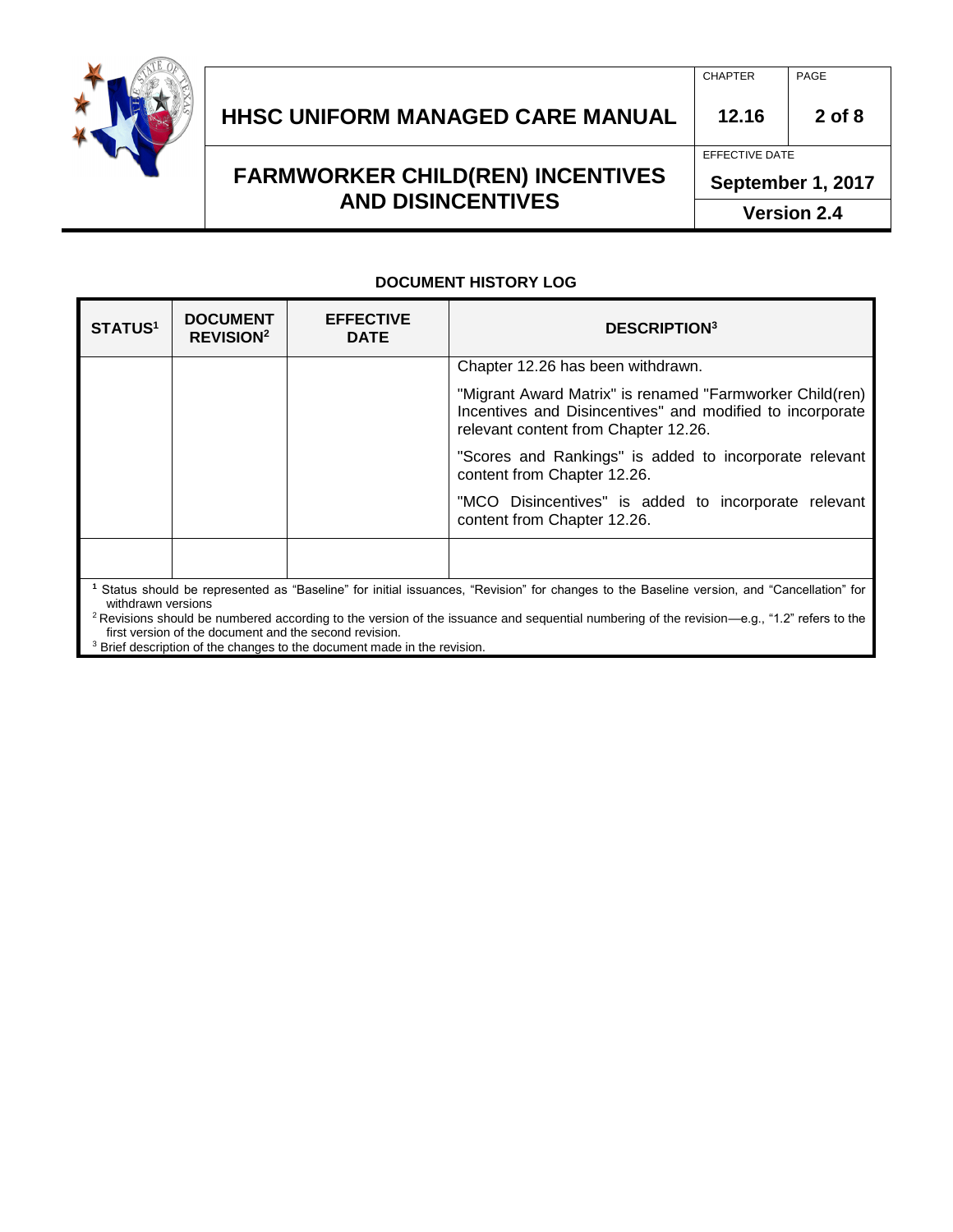

CHAPTER PAGE

**Version 2.4**

## **Incentives for MCO Farmworker Child(ren) Activities**

## **Applicability of Chapter 12.16**

Applicability modified by Versions 2.1, 2.2, and 2.4

This chapter applies to Managed Care Organizations (MCOs) participating in the STAR Program, STAR Kids Program, and Children's Medicaid Dental Services.

#### **MCO Incentives**



MCOs may receive non-financial incentives for their migrant efforts in the areas of collaboration with organizations that work with Farmworker Child(ren) ("migrant organizations") and in methods used to identify Child(ren) (FWC) enrolled in their health plan.

Based on the following 750 point scoring matrix, HHSC will assess a score up to 600 points for an MCO's collaboration efforts with migrant organizations (see Part 1 of the Farmworker Child(ren) Annual Report Log) and up to 150 points for the MCO's efforts to identify FWC (see Part 2 of the Farmworker Child(ren) Annual Report Log). HHSC will total the points earned for each MCO. Based on the total points, HHSC will rank each MCO by managed care program from highest score to lowest. Rankings will be posted on the HHSC website.

HHSC will award points by MCO and managed care program based on the frequency of effort or the method used. MCOs on corrective action plan(s) (CAP(s)) for migrant activities will not be awarded points until HHSC has closed the CAP(s).

Points are awarded based on submission of the Farmworker Child(ren) (FWC) Annual Report Log (the FWC Log), with confirmation based on the FWC Annual Report, and additional documentation upon request.

## **Farmworker Child(ren) Annual Report Log - Scoring**

Log Part 1 modified by Versions 1.1, 1.2, 2.3, and 2.4

#### **Part 1:**

MCOs will be rewarded for the highest activity achieved with each migrant organization and the frequency of the activity. The incentive is based on the MCOs collaborating with up to 20 migrant organizations within a state fiscal year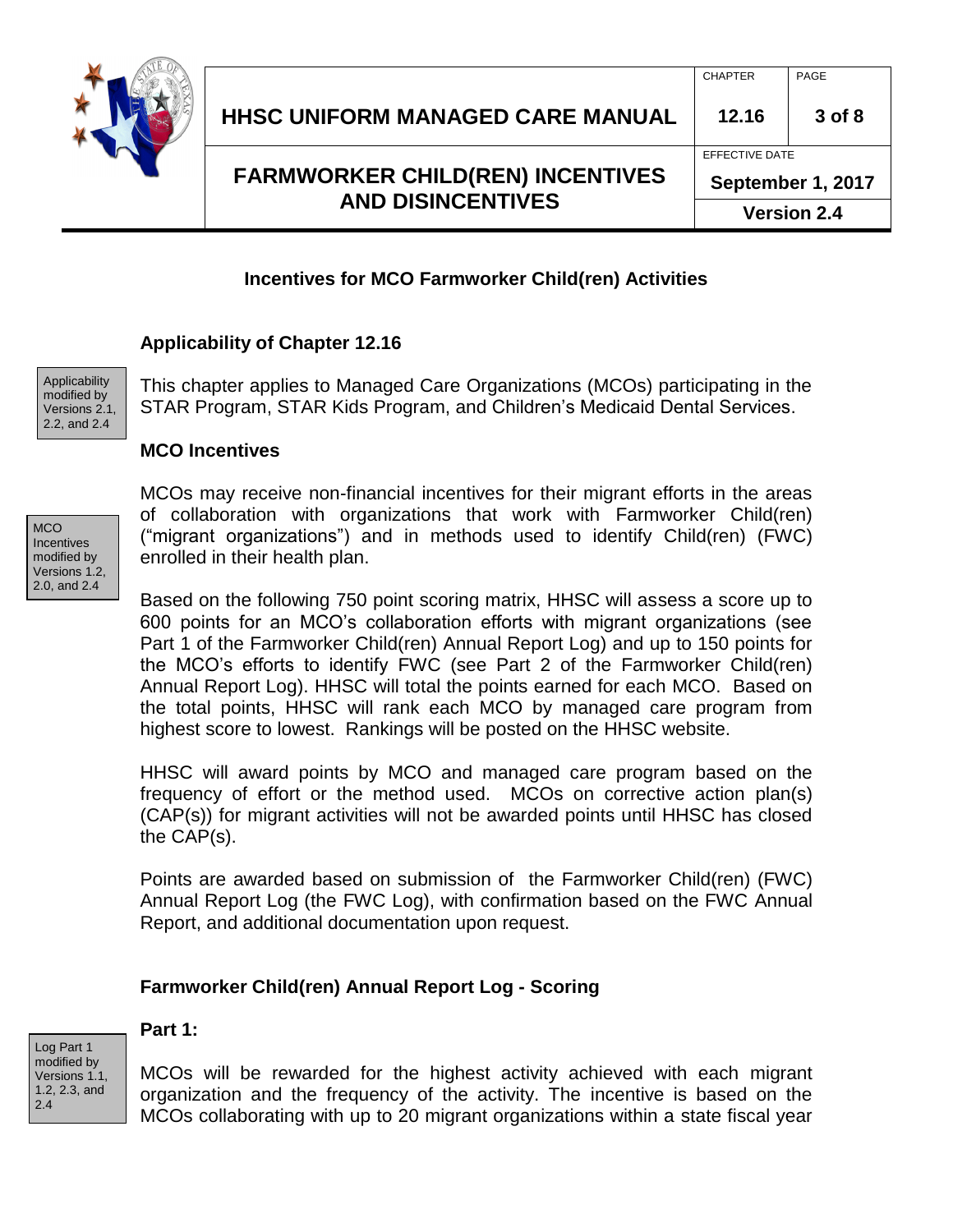

CHAPTER PAGE

**Version 2.4**

(SFY). Although MCOs may earn more than 600 points for the activities described in this part; the maximum number of points awarded for this part will be 600.

For purposes of Part 1, a "meeting" is an in person visit with a migrant organization with one or more stated objectives and agenda topics regarding the organization's migrant outreach program. A "site visit" is a visit to a migrant organization's location for the purpose of collecting information, but with no substantive discussion of the organization's migrant outreach program.

MCOs that execute agreements or Memorandum of Understanding (MOU) with migrant organizations for the purpose of establishing a process of ongoing identification of FWC, must renew the agreements or MOU with those organizations every two years from the execution date of the agreements or MOU for points to be awarded.

POINT SYSTEM

Efforts:

1) MCO contacts a migrant organization by telephone (up to 5 points per organization, 100 maximum total points).

| $1 - 3$ | contacts per year              | 1 point  |
|---------|--------------------------------|----------|
| 4-6     | contacts per year              | 2 points |
| $7 - 9$ | contacts per year              | 3 points |
|         | 10-12 contacts per year        | 4 points |
|         | More than 12 contacts per year | 5 points |
|         |                                |          |

2) MCO sets up a meeting with a migrant organization at set intervals (up to 5 points per organization, 100 maximum total points).

| $1 - 3$ | meetings per year              | 1 point  |
|---------|--------------------------------|----------|
| $4 - 6$ | meetings per year              | 2 points |
| $7-9$   | meetings per year              | 3 points |
|         | 10-12 meetings per year        | 4 points |
|         | More than 12 meetings per year | 5 points |

- 3) MCO does a site visit with a migrant organization (up to 10 points per organization, 200 maximum total points).
	- 1-3 site visits per year 2 point
	- 4-6 site visits per year 4 points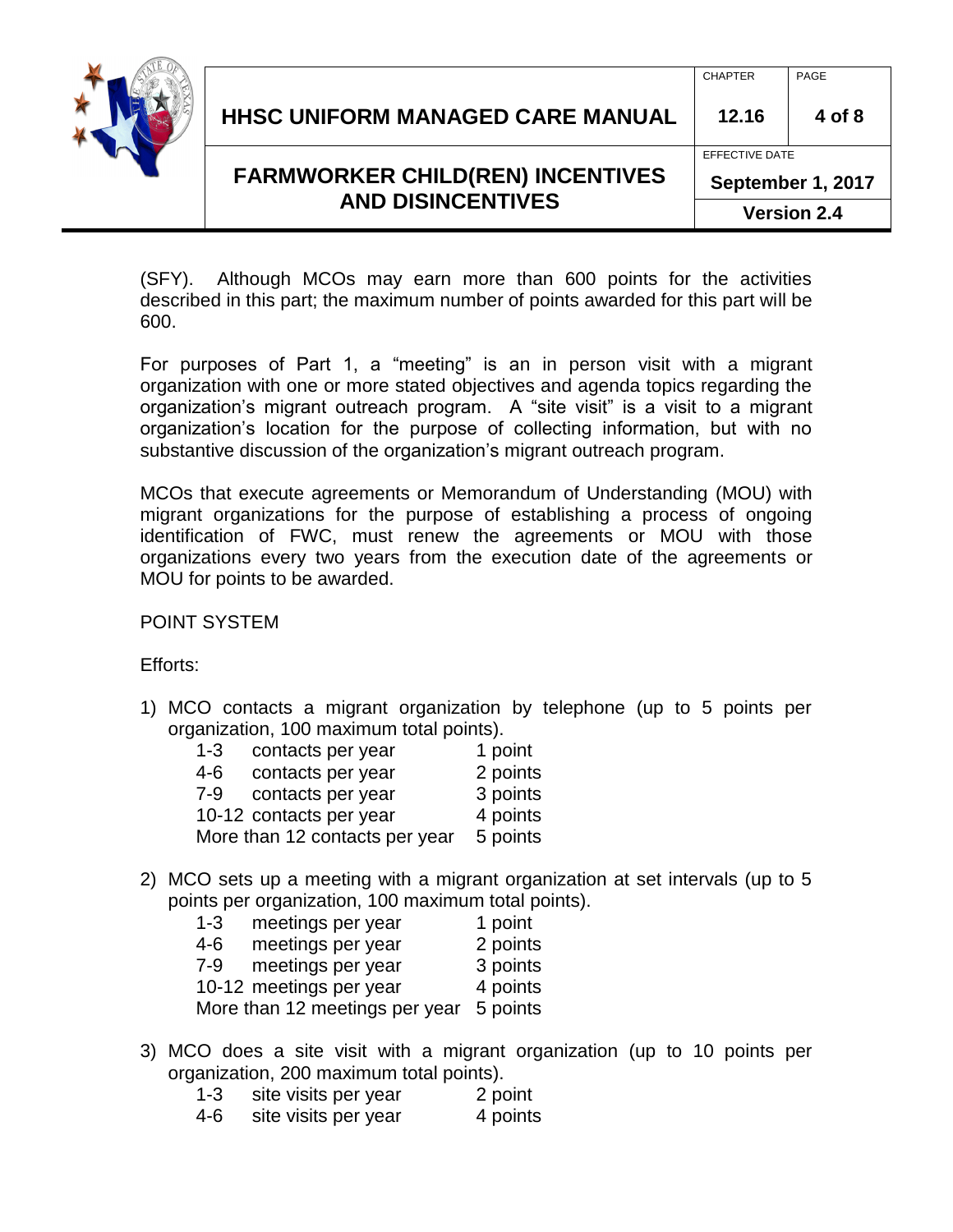

## **HHSC UNIFORM MANAGED CARE MANUAL 12.16 5 of 8**

## **FARMWORKER CHILD(REN) INCENTIVES AND DISINCENTIVES**

CHAPTER PAGE

EFFECTIVE DATE

**September 1, 2017**

**Version 2.4**

| 7-9 | site visits per year              | 6 points  |
|-----|-----------------------------------|-----------|
|     | 10-12 site visits per year        | 8 points  |
|     | More than 12 site visits per year | 10 points |

4) MCO received training on migrants from a migrant organization (up to 15 points per organization, 300 maximum total points).

| $1 - 3$                         | trainings per year       | 3 points  |
|---------------------------------|--------------------------|-----------|
| $4 - 6$                         | trainings per year       | 6 points  |
| $7-9$                           | trainings per year       | 9 points  |
|                                 | 10-12 trainings per year | 12 points |
| More than 12 trainings per year | 15 points                |           |

5) MCO conducted presentations on FWC in collaboration with a migrant organization (up to 20 points per organization, 400 maximum total points).

| $1 - 3$ | presentations per year              | 4 points  |
|---------|-------------------------------------|-----------|
| 4-6     | presentations per year              | 8 points  |
| 7-9     | presentations per year              | 12 points |
|         | 10-12 presentations per year        | 16 points |
|         | More than 12 presentations per year | 20 points |

6) MCO in collaboration with a migrant organization participated in health fairs or events (up to 25 points per organization, 500 maximum total points).

| $1 - 3$ | participations per year              | 5 points  |
|---------|--------------------------------------|-----------|
| 4-6     | participations per year              | 10 points |
| 7-9     | participations per year              | 15 points |
|         | 10-12 participations per year        | 20 points |
|         | More than 12 participations per year | 25 points |
|         |                                      |           |

- 7) MCO sets up a process with a migrant organization for ongoing identification of FWC (up to 30 points per organization, 600 maximum total points).
	- 1-3 months process is in place per year 10 points 4-6 months process is in place per year 15 points
	- 7-9 months process is in place per year 20 points
	- 10-12 months process is in place per year 30 points

## **Part 2:**

Log Part 2 modified by Versions 1.1, 1.2, 2.0, and 2.4

MCOs will be given points for each method used to identify FWC enrolled in an MCO and the frequency of the methods used. The points for the methods outlined below will be added for a grand total and the incentives for this section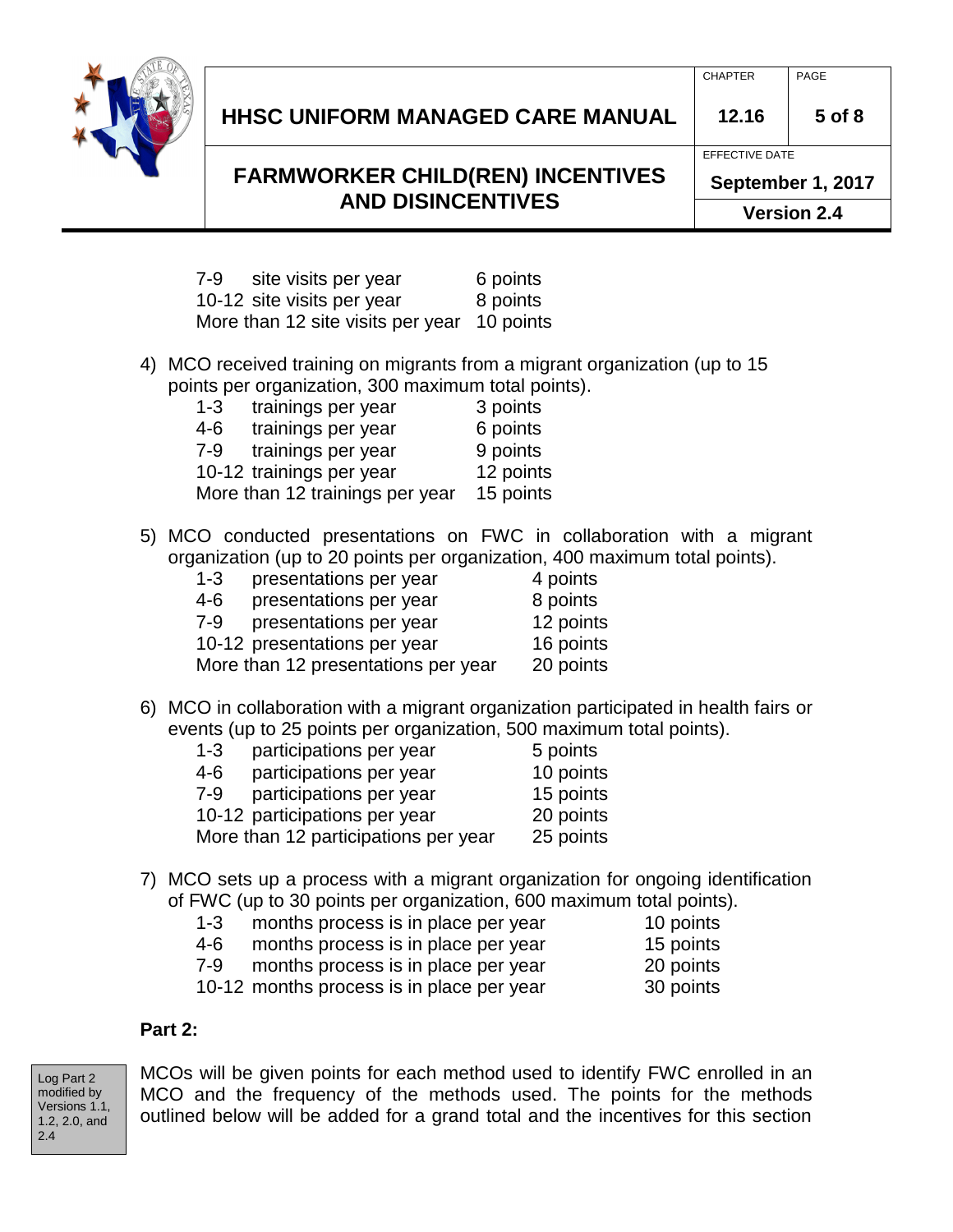

| <b>HHSC UNIFORM MANAGED CARE MANUAL</b> | 12.16 | 6 of 8 |
|-----------------------------------------|-------|--------|
|                                         |       |        |

**Version 2.4**

awarded will based on that number. The maximum number of points awarded for Part 2 will be150.

Methods used:

- 1) MCO uses automated system to contact Members and follow-up call to validate by MCO staff (5 points).
	- 1-2 months per year 1 points
	- 3-4 months per year 2 points
	- 5-6 months per year 3 points
	- 7-9 months per year 4 points
	- 10 -12 months per year 5 points
- 2) MCO sends mail-out to Members inquiring if household is a migrant family (10 points).

| $1 - 2$ | months per year        | 2 point   |
|---------|------------------------|-----------|
| $3 - 4$ | months per year        | 4 points  |
| $5-6$   | months per year        | 6 points  |
| $7-9$   | months per year        | 8 points  |
|         | 10 -12 months per year | 10 points |

3) MCO hotline staff screens all hotline callers to determine whether they are migrants (15 points).

| $1 - 2$ | months per year        | 3 point   |
|---------|------------------------|-----------|
| $3 - 4$ | months per year        | 6 points  |
| $5-6$   | months per year        | 9 points  |
| $7-9$   | months per year        | 12 points |
|         | 10 -12 months per year | 15 points |

- 4) Migrant question is included in plan materials such as assessment tools (20 points).
	- 1-2 months tool is used per year 4 points
	- 3-4 months tool is used per year 8 points
	- 5-6 months tool is used per year 12 points
	- 7-9 months tool is used per year 16 points
	- 10 -12 months tool is used per year 20 points.
- 5) MCO performs Member welcome calls and asks migrant question (20 points).
	- 1-2 months calls performed per year 4 points
	- 3-4 months calls performed per year 8 points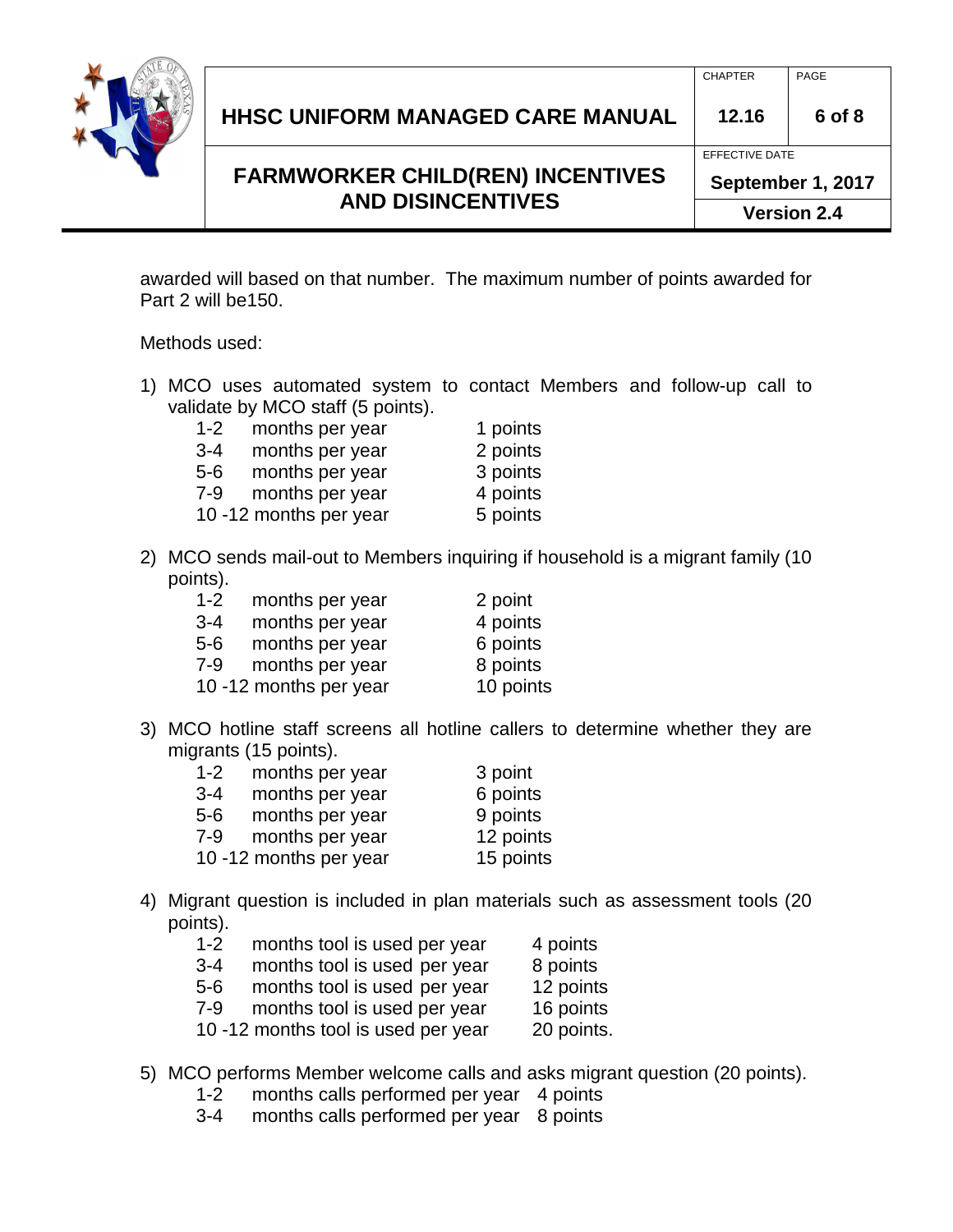

## **HHSC UNIFORM MANAGED CARE MANUAL 12.16 7 of 8**

## **FARMWORKER CHILD(REN) INCENTIVES AND DISINCENTIVES**

CHAPTER PAGE

EFFECTIVE DATE

**September 1, 2017**

**Version 2.4**

- 5-6 months calls performed per year 12 points
- 7-9 months calls performed per year 16 points
- 10 -12 months calls performed per year 20 points
- 6) MCO provides training to Network Providers and other MCO partners (20 points).

| ιιιο <i>ן</i> . |                                          |           |
|-----------------|------------------------------------------|-----------|
| $1 - 2$         | months provided training per year        | 4 points  |
| $3 - 4$         | months provided training per year        | 8 points  |
| 5-6             | months provided training per year        | 12 points |
| $7-9$           | months provided training per year        | 16 points |
|                 | 10 -12 months provided training per year | 20 points |

- 7) MCO has process in place to identify FWC within their PCP network (30 points).
	- 1-3 months process is in place per year 10 points
	- 4-6 months process is in place per year 15 points
	- 7-9 months process is in place per year 20 points
	- 10 -12 months process is in place per year 30 points
- 8) MCO meets in person with Members to inquire about their migrant status (30 points).
	- 1-3 months process is in place per year 10 points
	- 4-6 months process is in place per year 15 points
	- 7-9 months process is in place per year 20 points
	- 10-12 months process is in place per year 30 points

## **Scores and Rankings:**

Scores and Rankings added by Version 2.4

- HHSC will review the entries for both Part 1 and Part 2 of the FWC Annual Report Log (FWC Log) and provide feedback or request clarification as needed.
- **HHSC** will use the points as calculated in the FWC Log, if supported by the FWC Annual Report.
- Rankings will by managed care program (STAR, STAR Kids, and Children's Medicaid Dental Services).